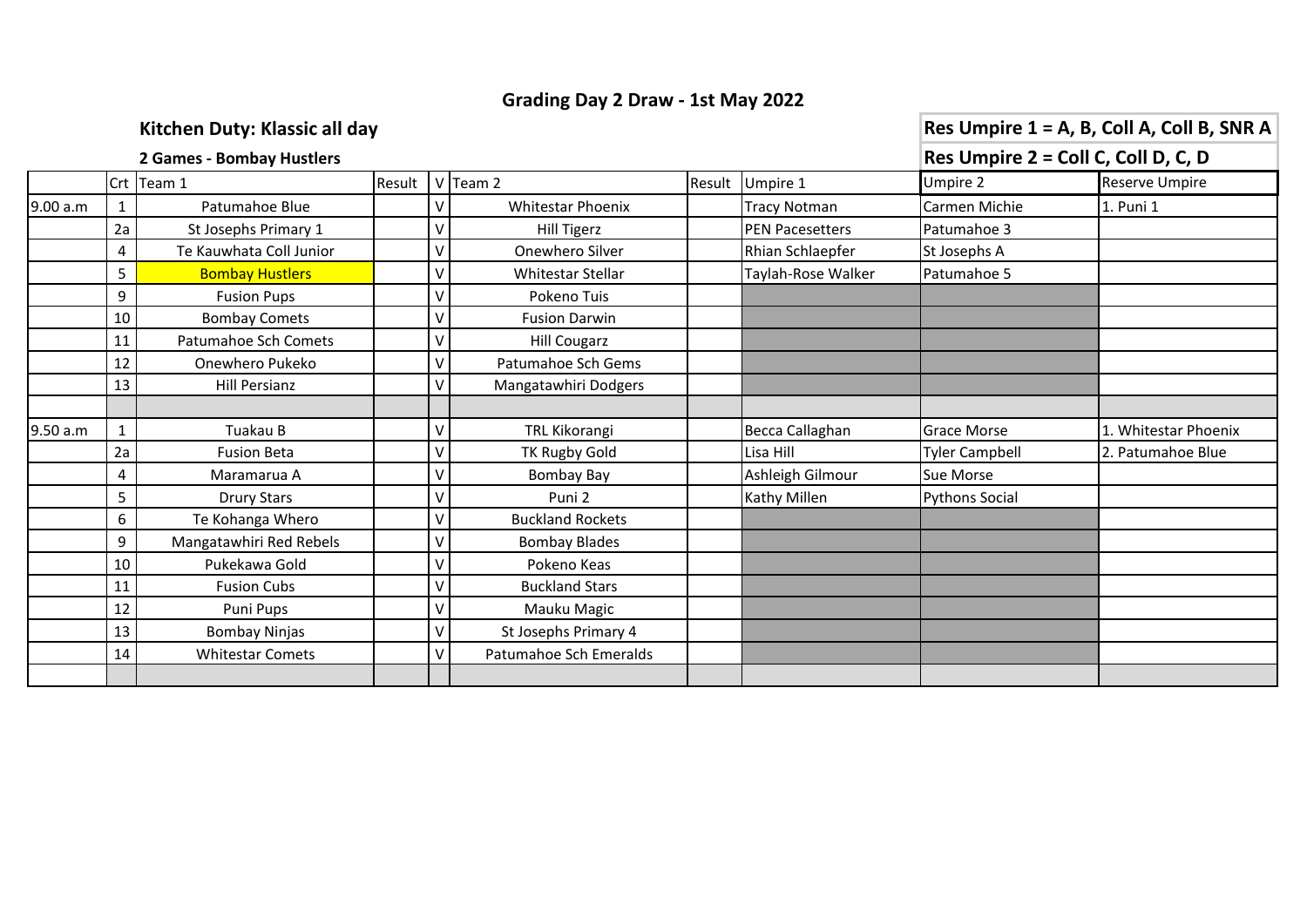|           |              | Crt Team 1              | Result |         | V Team 2                | Result | Umpire 1               | Umpire 2              | Reserve Umpire      |
|-----------|--------------|-------------------------|--------|---------|-------------------------|--------|------------------------|-----------------------|---------------------|
| 10.40 a.m |              | <b>Fusion Red</b>       |        | $\vee$  | Puni Pumas              |        |                        |                       | 1. Tuakau B         |
|           | 2a           | St Josephs A            |        | $\vee$  | Patumahoe 5             |        | Tanika van Dijk        | Sean McGinity         | 2. TRL Kikorangi    |
|           | 4            | Patumahoe 3             |        | $\vee$  | <b>PEN Pacesetters</b>  |        | Pythons V.S.N          | Maramarua A           |                     |
|           | 5            | <b>Bombay Hustlers</b>  |        | $\vee$  | Te Kohanga Ma           |        | Patumahoe Teal         | <b>Bomabay Bay</b>    |                     |
|           | 6            | <b>PEN Pukekos</b>      |        | $\vee$  | Hill Bengalz            |        |                        |                       |                     |
|           | 9            | <b>Fusion Cape</b>      |        | $\vee$  | <b>Bombay Bolts</b>     |        |                        |                       |                     |
|           | 10           | <b>Fusion White</b>     |        | $\vee$  | <b>Bombay Rage</b>      |        |                        |                       |                     |
|           | 11           | St Josephs Primary 3    |        | $\vee$  | Mangatawhiri Flames     |        |                        |                       |                     |
|           |              |                         |        |         |                         |        |                        |                       |                     |
| 11.30 a.m | $\mathbf{1}$ | <b>Fusion Alpha</b>     |        | $\sf V$ | St Josephs Margies      |        | <b>Jess Betty</b>      | Ashleigh Gilmour      |                     |
|           | 2a           | <b>Fusion Omega</b>     |        | $\vee$  | <b>TRL Ma</b>           |        | Elisha Luck            | <b>Tyler Campbell</b> |                     |
|           | 1a           | <b>Hill Pumaz</b>       |        | $\vee$  | <b>Fusion Vixen</b>     |        | <b>Fusion Warrior</b>  | Patumahoe White       |                     |
|           | 4            | Puke Cossie 2           |        | $\vee$  | <b>Pythons Social</b>   |        | <b>Drury Stars</b>     | Puni <sub>2</sub>     |                     |
|           | 5            | Te Kohanga Pango        |        | $\vee$  | Puke Cossie 3           |        | <b>Tracey Smith</b>    | <b>Tracy Notman</b>   |                     |
|           | 9            | Mangatawhiri Misfits    |        | $\vee$  | TK Rugby Bronze         |        | Danielle Hepburn       | <b>Kelly Hirtzel</b>  |                     |
|           | 10           | Klassics Manawa         |        | $\vee$  | St Josephs 1            |        | Leana Miller           | <b>Fusion Delta</b>   |                     |
|           | 11           | <b>Whitestar Galaxy</b> |        | $\vee$  | <b>Pythons Stars</b>    |        |                        |                       |                     |
|           | 12           | Pokeno Kiwi             |        | $\vee$  | Hill Kitnz              |        |                        |                       |                     |
|           | 13           | <b>Fusion Grey</b>      |        | $\vee$  | <b>Hill Servalz</b>     |        |                        |                       |                     |
|           |              |                         |        |         |                         |        |                        |                       |                     |
| 12.20 p.m | $\mathbf{1}$ | Patumahoe Teal          |        | $\sf V$ | Pythons V.S.N           |        | Carmen Michie          | Colin Te Anau         | 1. Te Kohanga Pango |
|           | 2a           | Patumahoe 4             |        | $\vee$  | <b>Bombay Blitzers</b>  |        | <b>TK Rugby Silver</b> | <b>Fusion Scout</b>   | 2. Fusion Omega     |
|           | 1a           | Patumahoe 2             |        | $\vee$  | <b>PEN Panthers</b>     |        | Lynette Wyness         | Tuakau 1              |                     |
|           | 4            | Hill Katz               |        | $\vee$  | <b>Whitestar Cosmic</b> |        | Kathy Millen           | Karen Hunter          |                     |
|           | 5            | Karaka Kats             |        | $\vee$  | <b>Fusion Silver</b>    |        | Olivia Harris          | Maramarua 2           |                     |
|           | 9            | Onewhero Kea            |        | $\vee$  | Hill Leopardz           |        |                        |                       |                     |
|           | 10           | St Josephs Primary 2    |        | $\vee$  | <b>Fusion Bengal</b>    |        |                        |                       |                     |
|           | 11           | Mangatawhiri Mayhem     |        | $\vee$  | <b>Pythons Swifts</b>   |        |                        |                       |                     |
|           |              |                         |        |         |                         |        |                        |                       |                     |